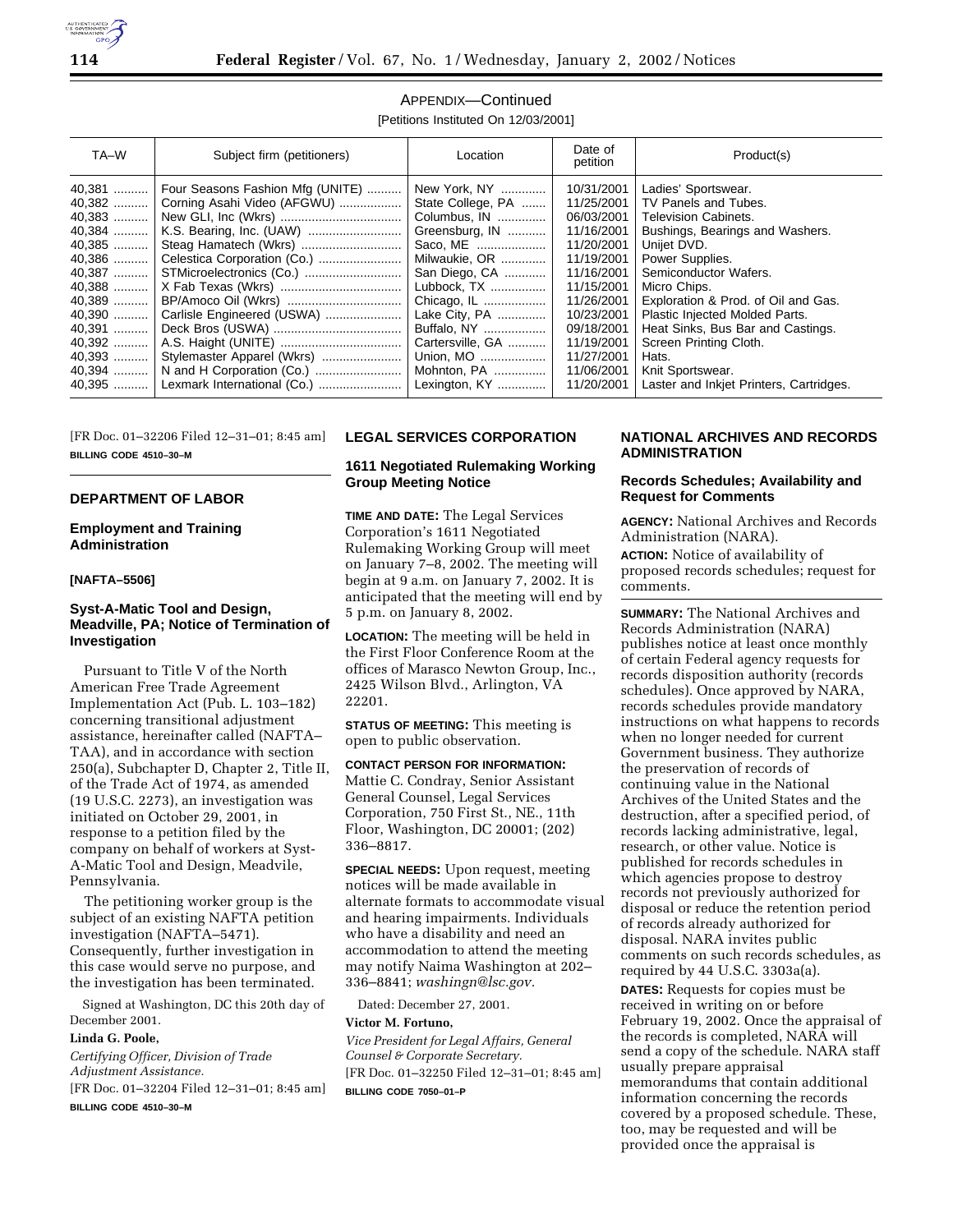completed. Requesters will be given 30 days to submit comments.

**ADDRESSES:** To request a copy of any records schedule identified in this notice, write to the Life Cycle Management Division (NWML), National Archives and Records Administration (NARA), 8601 Adelphi Road, College Park, MD 20740–6001. Requests also may be transmitted by fax to 301–713–6852 or by e-mail to *records.mgt@arch2.nara.gov.* Requesters must cite the control number, which appears in parentheses after the name of the agency which submitted the schedule, and must provide a mailing address. Those who desire appraisal reports should so indicate in their request.

#### **FOR FURTHER INFORMATION CONTACT:**

Michael Miller, Director, Modern Records Programs (NWM), National Archives and Records Administration, 8601 Adelphi Road, College Park, MD 20740–6001. Telephone: (301) 713– 7110. E-mail:

*records.mgt@arch2.nara.gov.*

**SUPPLEMENTARY INFORMATION:** Each year Federal agencies create billions of records on paper, film, magnetic tape, and other media. To control this accumulation, agency records managers prepare schedules proposing retention periods for records and submit these schedules for NARA's approval, using the Standard Form (SF) 115, Request for Records Disposition Authority. These schedules provide for the timely transfer into the National Archives of historically valuable records and authorize the disposal of all other records after the agency no longer needs them to conduct its business. Some schedules are comprehensive and cover all the records of an agency or one of its major subdivisions. Most schedules, however, cover records of only one office or program or a few series of records. Many of these update previously approved schedules, and some include records proposed as permanent.

No Federal records are authorized for destruction without the approval of the Archivist of the United States. This approval is granted only after a thorough consideration of their administrative use by the agency of origin, the rights of the Government and of private persons directly affected by the Government's activities, and whether or not they have historical or other value.

Besides identifying the Federal agencies and any subdivisions requesting disposition authority, this public notice lists the organizational unit(s) accumulating the records or

indicates agency-wide applicability in the case of schedules that cover records that may be accumulated throughout an agency. This notice provides the control number assigned to each schedule, the total number of schedule items, and the number of temporary items (the records proposed for destruction). It also includes a brief description of the temporary records. The records schedule itself contains a full description of the records at the file unit level as well as their disposition. If NARA staff has prepared an appraisal memorandum for the schedule, it too includes information about the records. Further information about the disposition process is available on request.

#### **Schedules Pending**

1. Department of Agriculture, Agricultural Research Service (N1–310– 98–2, 2 items, 2 temporary items). Analytical reports and related materials pertaining to the evaluation of pesticides and commodities for potential benefits and risks under the National Agricultural Pesticide Impact Program. Also included are electronic copies of records created using electronic mail and word processing.

2. Department of the Army, Agencywide (N1–AU–02–2, 2 items, 2 temporary items). Records relating to the receipt, storage, maintenance, and disposition of installed property and facilities engineering stock. Included are vouchers, stock record cards, purchase orders, property turn-in slips, and inventory adjustment reports. Also included are electronic copies of documents created using electronic mail and word processing. The schedule also authorizes the agency to apply the proposed disposition instructions to any recordkeeping medium.

3. Department of Commerce, Emergency Steel Loan Guarantee Board and Emergency Oil and Gas Guaranteed Loan Board, (N1–40–01–3, 6 items, 4 temporary items). Loan guarantee records, including electronic copies of records created using electronic mail and word processing. Proposed for permanent retention are recordkeeping copies of program correspondence and files of Board meeting minutes and testimony.

4. Department of Defense, Joint Staff (N1–218–00–3, 42 items, 36 temporary items). Records relating to personnel and payroll matters accumulated by the Joint Staff and combatant commands. Records relate to such matters as directives, general personnel and payroll administration, civilian employment, merit pay, pay differentials and allowances, retirement

operations, displaced employee programs, equal employment opportunity surveys, labor management relations, promotions and demotions, military awards and assignments, training, time and attendance, and employee political activities. Also included are electronic copies of documents created using electronic mail and word processing and electronic systems maintained at combatant commands that feed into systems maintained at higher levels. Recordkeeping copies of records documenting such matters as decorations to civilians and foreign nationals, military awards, nominations for promotion submitted to the Secretary of Defense, casualty reporting, and training and education programs are proposed for permanent retention.

5. Department of Defense, Defense Information Systems Agency (N1–371– 02–1, 4 items, 4 temporary items). Records relating to the Defense Department's Public Key Infrastructure program. Included are paper copies and scanned images of completed forms documenting subscriptions to the Department of Defense Public Key Infrastructure and related actions. Also included are electronic copies of documents created using electronic mail and word processing.

6. Department of Defense, Defense Contract Audit Agency (N1–372–01–3, 6 items, 6 temporary items). Records pertaining to the management of the agency Web site. Included are policies and procedures, Web site usage statistics, and recurring reports. Also included are electronic copies of documents created using electronic mail and word processing. This schedule also authorizes the agency to apply the proposed disposition instructions to any recordkeeping medium.

7. Department of Defense, National Reconnaissance Office (N1–525–02–1, 11 items, 10 temporary items). Audit files, posters covering routine events and subjects, poster production materials, equipment and property accounting files, certification authority records, and application system security files. Also included are electronic copies of documents created using electronic mail and word processing. Proposed for permanent retention are posters relating to mission-related subjects, such as agency facilities, operations, achievements, and historical commemorations.

8. Department of Energy, Office of the Executive Secretariat (N1–434–00–5, 4 items, 4 temporary items). Correspondence from the general public addressed to the President of the United States relating to energy that has been